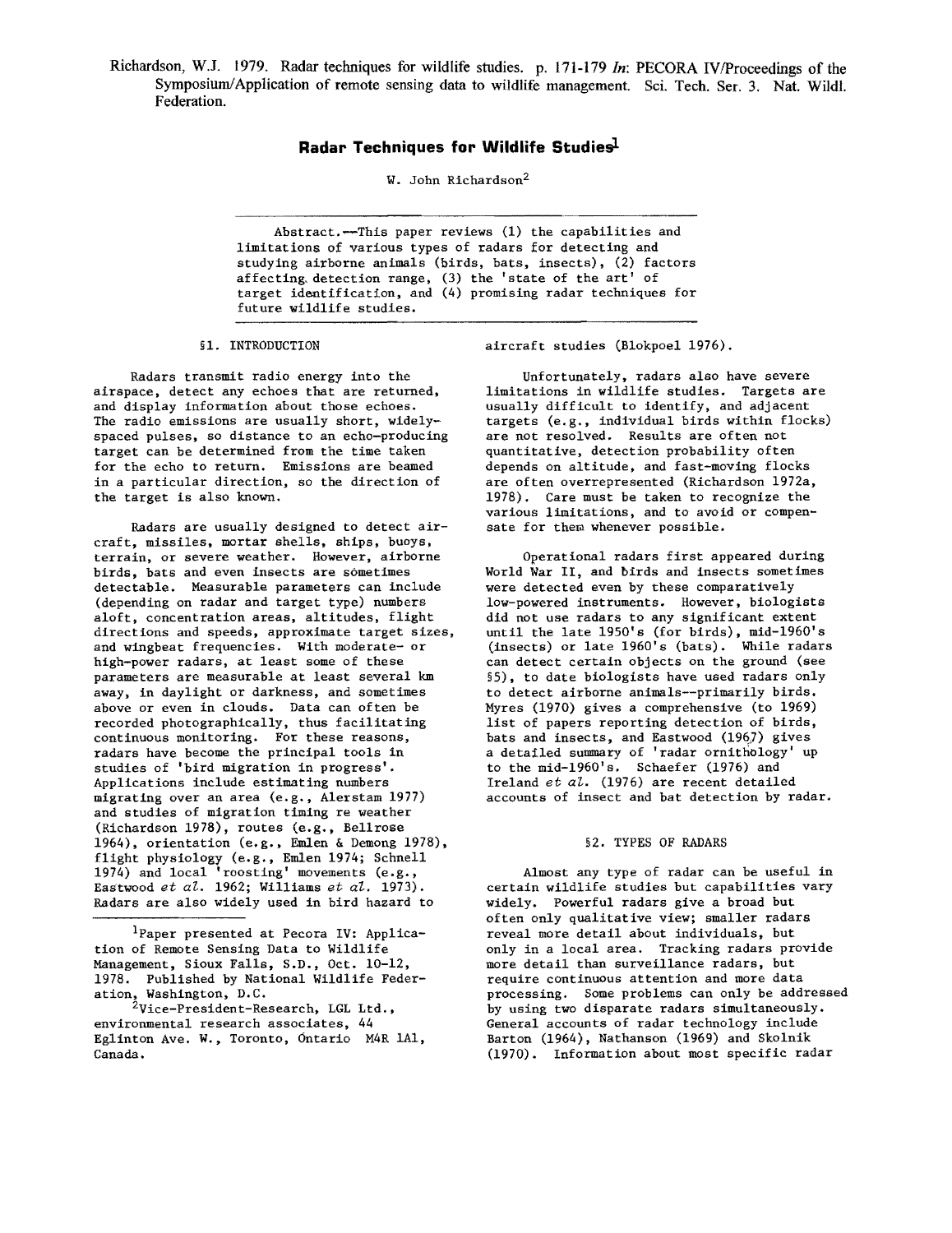models can be found in one or more of Anon. (1965), Battan *(1973:276ff),* Barton (1975), *Jane's Weapon Systems,* various issues of *Aviation Week* & *Space Technology,* and the catalogue of Radio-Research Instrument Co. (3 Quincy St., Norwalk, Conn.). All types of radars in Table 1 have been used in ornithological studies, and some in bat and insect studies.

The well-known 'Plan Position Indicator' or PPI display (Fig. 1) is used with radars whose beams rotate horizontally (Table lA, B). Number, extent and positions of echoes are directly evident on the PPI, and flight directions and speeds become evident over time as the echoes move. Time exposures (Fig. 2) and time-lapse techniques (Phelp & Downie 1962; Solman 1969; Williams & Mix 1973; Yacobi & Baturov 1974) are used to record data for subsequent analysis. The chief limitations of



Figure l.--Southeastward bird migration visible on PPI of ASR-5 airport surveillance radar near Halifax, N.S. Each echo is a bird or flock. Circle denotes radius of 5 n.mi.  $(9\frac{1}{4} \text{ km})$ .

Table l.--Characteristics and applications (emphasizing bird studies) of various radar types.  $++$  = very suitable,  $+$  = suitable,  $\pm$  = some capability (often difficult),  $-$  = unsuitable.

| Radar type   |                                                                                                 | Typical characteristics                 |                              |                      |                         |                                    |                                                     | Parameters measurable <sup>5</sup>   |                               |                         |                               |                                                    |                                      |                                    |                                         |                     |               |
|--------------|-------------------------------------------------------------------------------------------------|-----------------------------------------|------------------------------|----------------------|-------------------------|------------------------------------|-----------------------------------------------------|--------------------------------------|-------------------------------|-------------------------|-------------------------------|----------------------------------------------------|--------------------------------------|------------------------------------|-----------------------------------------|---------------------|---------------|
|              |                                                                                                 |                                         |                              |                      | Beam width <sup>4</sup> |                                    |                                                     |                                      |                               |                         |                               |                                                    |                                      |                                    | eed                                     |                     |               |
|              |                                                                                                 | $\overline{\phantom{0}}$<br><b>Band</b> | Peak<br>Power<br>Ř           | $\rm{Range}^2$       | m<br>Duration<br>Pulse  | ٠<br>Horizont                      | cal<br>Verti                                        | Chronology                           | Routes                        | Flocks<br>$\Rightarrow$ | irds<br>m<br>$\Rightarrow$    | Bearing                                            | Distance                             | Height                             | Ğ,<br>Course                            | Grouping            | Signature     |
| А.           | FAN-BEAM SEARCH                                                                                 |                                         |                              |                      |                         |                                    |                                                     |                                      |                               |                         |                               |                                                    |                                      |                                    |                                         |                     |               |
|              | Ship navigation<br>Airport surveil.<br>Air route; military                                      | $X-S$<br>S<br>S,L                       | 25<br>400<br>5,000           | S<br>SM<br>ML.       | <b>SM</b><br>M<br>ML    | $2^{\circ}$<br>1 <sup>1</sup><br>1 | $20^{\circ}$<br>20<br>10                            | $\ddot{}$<br>$^{\mathrm{+}}$<br>$^+$ | ±<br>±.<br>$++$ $++$          | ┿<br>$^+$               | ┿<br>±                        | $^{\rm ++}$<br>$^{\rm ++}$<br>$^{+}$               | $^{\rm ++}$<br>$^{++}$<br>$+$        | $-6$                               | $^{\rm +}$<br>$^{\rm ++}$<br>$+$        | Ŧ                   |               |
| <b>B.</b>    | PENCIL-BEAM SEARCH                                                                              |                                         |                              |                      |                         |                                    |                                                     |                                      |                               |                         |                               |                                                    |                                      |                                    |                                         |                     |               |
|              | Weather surveil.<br>Mod. Ship/Airborne <sup>7</sup><br>Tracking (search<br>$mode)$ <sup>8</sup> | c, s<br>X<br>$X-$<br>S                  | 500<br>25<br>$40 -$<br>5,000 | ML<br>S<br>SM<br>ML. | ML<br>SM<br>SM<br>M     | 2<br>2<br>$1 - 2$<br>$-1$          | 2<br>$\overline{2}$<br>$1 - 2$<br>$\frac{1}{2} - 1$ | $+$<br>$\ddot{}$<br>±<br>$\pm$       | $++$<br>$\pm$<br>$\pm$<br>$+$ | $\pm$<br>$\pm$<br>$\pm$ | ╈<br>$\ddot{}$<br>土<br>$\pm$  | $^{\rm +}$<br>$^{\rm +}$<br>$+$<br>$^{\mathrm{+}}$ | $^{\mathrm{+}}$<br>$+$<br>$+$<br>$+$ | 土<br>$\ddot{}$<br>$\ddot{}$<br>$+$ | $^{\rm ++}$<br>┿<br>$\ddot{}$<br>$\div$ | 土<br>Ŧ              | Ŧ             |
| $C_{\infty}$ | HEIGHT FINDERS                                                                                  |                                         |                              |                      |                         |                                    |                                                     |                                      |                               |                         |                               |                                                    |                                      |                                    |                                         |                     |               |
|              | Precision approach<br>Surveillance                                                              | x, c<br>C, S                            | 150<br>4,000                 | s<br>ML.             | SM<br>M                 | 5<br>3                             | ı<br>$\mathbf{1}$                                   | Ŧ<br>$\pm$                           | $\pm$                         | 土<br>$\pm$              | ±<br>$\overline{\phantom{0}}$ | ±<br>$\pm$                                         | $^{\rm +}$<br>$\ddot{}$              | $+ +$<br>╇                         |                                         | 土                   | 土             |
| D.           | VERTICAL BEAM                                                                                   | X                                       | 25                           | S <sup>9</sup>       | SM.                     | $\overline{2}$                     | $\overline{2}$                                      | $\ddot{}$                            |                               |                         | ┿                             |                                                    |                                      | $++$                               |                                         | Ŧ                   | 土             |
| E.           | TRACKING <sup>8</sup>                                                                           | $X-$<br>S                               | $40 -$<br>5,000              | SM<br>ML.            | SM<br>M                 | $1 - 2$<br>$5 - 1$                 | $1 - 2$<br>$\frac{1}{2} - 1$                        |                                      | 土                             |                         |                               | $^{\mathrm{+}}$<br>$^{\mathrm{+}}$                 | $^{\rm +}$<br>$^{\rm ++}$            | $++$<br>$++$                       | $++$<br>$^+$                            | $\ddot{}$<br>$\div$ | $+$<br>$^{+}$ |

<sup>1</sup>See §3 for band (wavelength) designations.

 $^2$ Usable range for biological targets; S=short (<5 km), M=Medium (5-30 km), L=Long (>30 km). 3Short ( $\langle \frac{1}{2} \mu \sec \rangle$ , Medium ( $\frac{1}{2}-2 \mu \sec$ ) or Long (>2  $\mu \sec$ ); corresponding range resolutions are <75 m, 75-300 m and >300 m.

<sup>4</sup>Corresponding resolutions (in km)  $\approx$  Range (km) x sine (Beamwidth).

5Parameters 1-4 concern multiple targets; 5-10 concern individual targets.

 $6$ Roughly measurable on multiple-beam (3 dimensional) radars.

 $7$ Ship navigation or aircraft weather radar with dish antenna (see Graber & Hassler 1962; Schaefer 1976).

 ${}^{8}$ Upper and lower lines give characteristics of low and high power trackers, respectively. <sup>9</sup>Range is measured vertically in this case.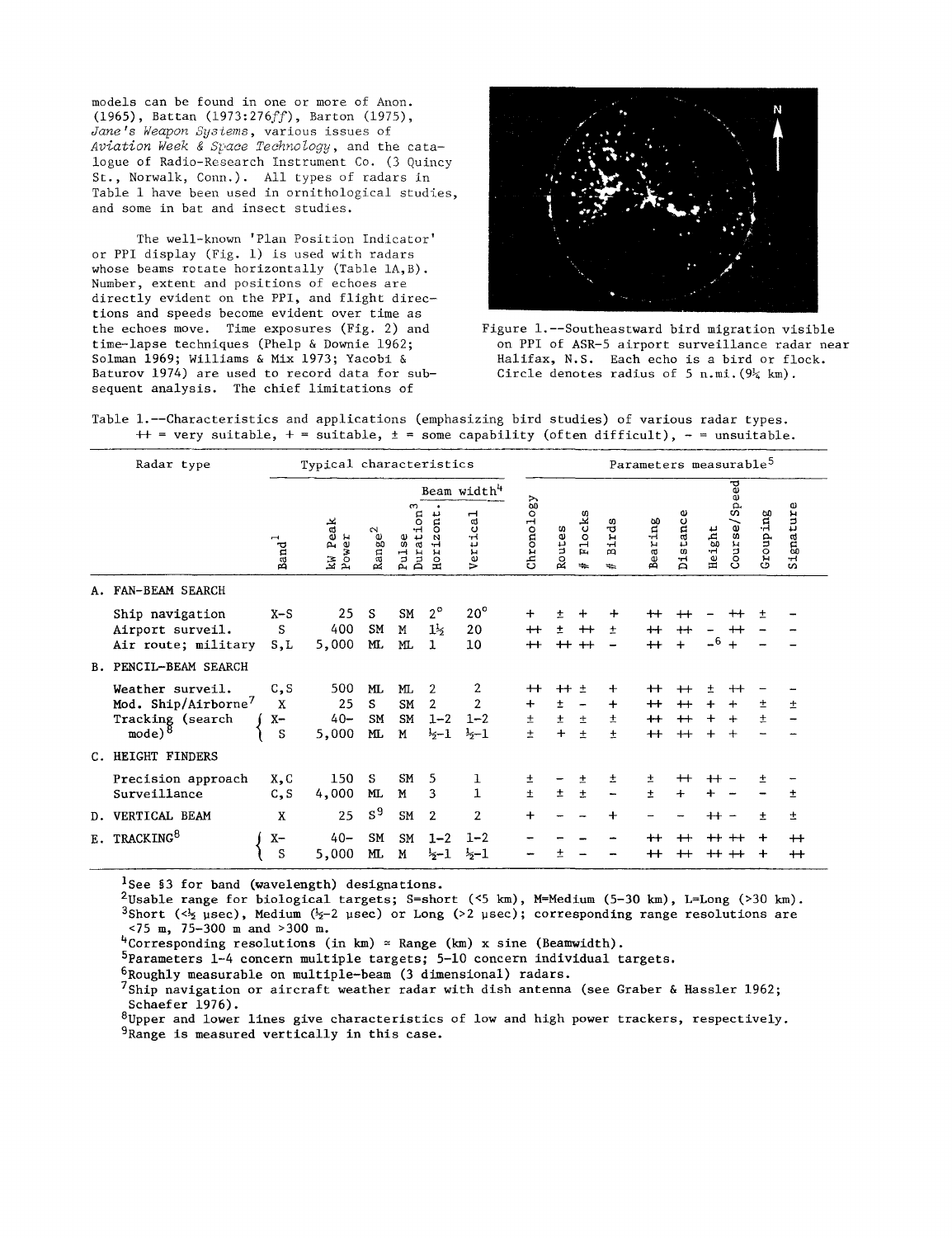

Figure 2.--Time exposure (1.75 min) of PPI of Halifax ASR-5 radar. Each streak is the path of a bird or flock going  $\sqrt{SE}$ .

fan-beam search radars are (1) lack of height data, (2) poor resolution and inability to detect low-flying targets at long range, (3) suppression of some weak echoes by special circuitry--see §3, and (4) lack of detail about single targets. Pencil-beam search radars provide height data, 'but do not scan the entire airspace. Weather radars are especially useful because they are calibrated to permit measurement of echo intensity (Gauthreaux 1970, 1974).

The 'Range Height Indicator' or RHI display (Fig. 3) can be used with pencil-beam and specialized height-finding radars when the beam nods up and down. Height-finding is the main applicatipn. but some other parameters can be measured (Table lB,C). When targets are numerous, resolution on long-range height finders is often inadequate for quantitative studies (Fig. 3). Precision approach radars have much better resolution and accuracy, but may not detect high-altitude biological targets (e.g., Sutter 1957; Hunt & Blokpoel 1973).



Figure 3.--Range Height Indicator showing dense layer of unresolvable bird echoes at ' low altitude and cloud  $\sim$ 4 km aloft. Within 30 km birds are hidden by terrain echoes.

A 'Time vs Height' record can be obtained from a radar having a fixed vertically-pointed beam. From this, numbers aloft at various heights and times can be determined (Table lD).

Tracking radars have been used, since the late 1960's, to obtain more detailed information about single bird, bat or insect targets (often single individuals), The beam of a tracking radar, once pointed at an object, automatically follows it across the sky. Echo strength and position (in 3 dimensions) are recorded with every pulse--several hundred times/sec. Wingbeat frequency and 'flapglide' pattern can often be determined from the 'amplitude signature' (Fig. 4). Some tracking radars can also record the Doppler shift of the echo. Tracking radars can also be used in a search, height-finding or vertical beam mode. For techniques, see Bruderer & Steidinger (1972), Williams & Williams (1972); for examples of precision applications, see Larkin *et al.* (1975), Able (1977), Emlen & Demang (1978). A brief discussion of Doppler radars is included as an Appendix.



FIGURE 4.--Amplitude signature of a Whitethroated Sparrow tracked by FPS-16 C-band monopulse tracking radar (from Williams & Williams 1972). Two 'flapping' periods (each with 8 wingbeats) separated by 'glide' periods are shown. Record length is  $1\frac{1}{2}$  sec.

### §3. RANGE CAPABILITY

Radars can detect small animals at surprisingly long distances. One reason is that an inverse square spreading rule applies to both outgoing and returning energy. Hence, a target with 0.0001 times the cross-sectional area of another (e.g., bird vs aircraft) can be detected 0.1 times as far away. Also, water (the main component of animal tissue) reflects a high proportion of the incident radar energy--about 60% as much as would a comparably-sized metal object. Furthermore, the average echo intensity from a group of targets too close to be resolved is the sum of their individual echo intensities. Thus, a flock of waterfowl can produce 'point' echo comparable to that from a small aeroplane. Maximum detection ranges of the 3 radar types listed in Table 1A would be about  $\frac{1}{2}$ , 5 and 35 km for a single Starling, and 5, 50 and 150 km for a large flock of geese.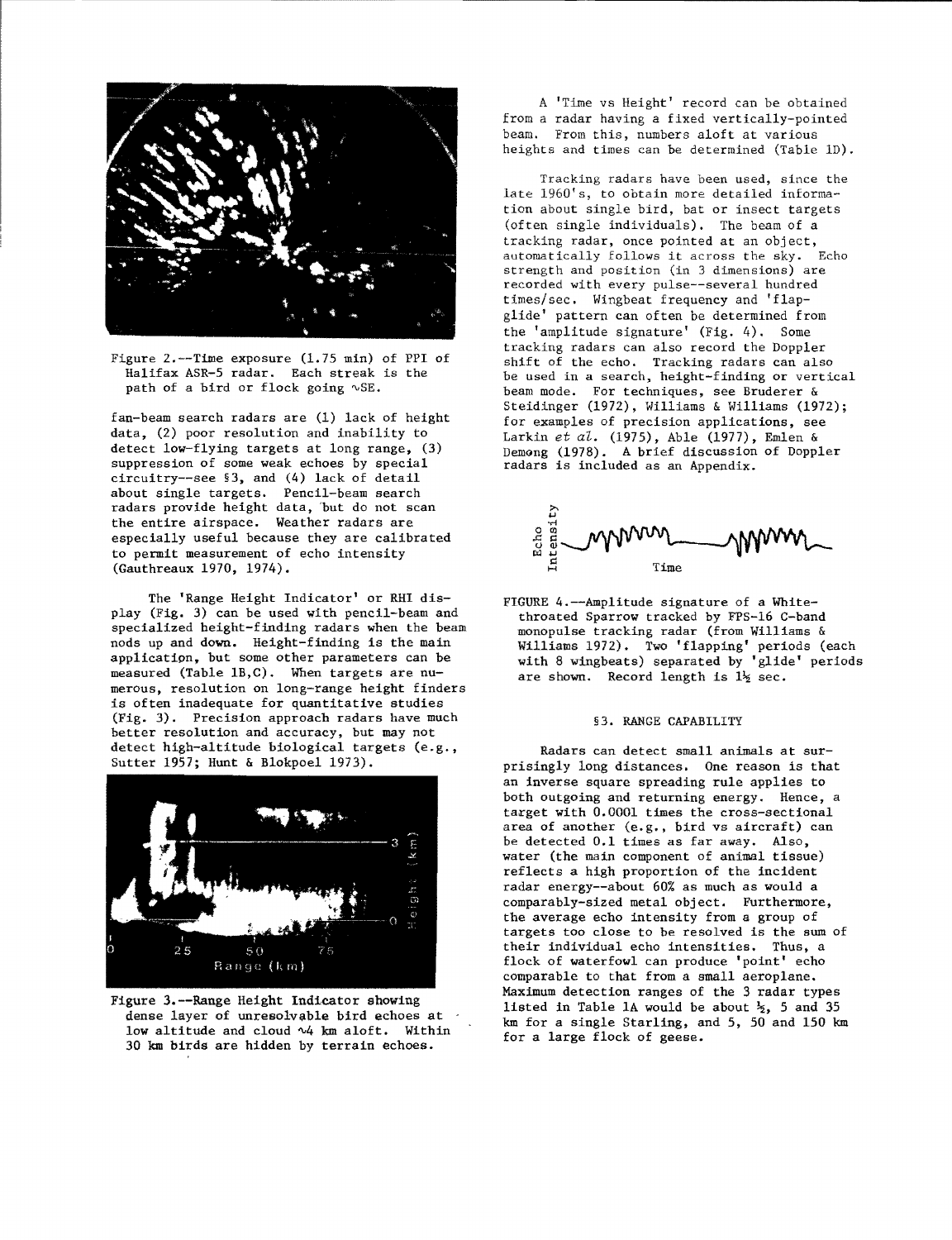On a long-range low resolution radar  $(3 ~us)$ pulses; 1° horizontal beam width), targets at all heights above a 450 x 700 m area would be unresolved at a range of 40 km. Every such volume of airspace will contain at least 10 small birds when even a modest broad-front nocturnal migration is in progress, and 50+ birds during a dense broad-front migration. Echoes from such migrations often saturate radar displays at ranges of 0-45 km.

Most radars produce energy with a specific wavelength within the range 1-50 cm. This range is traditionally divided into several bands:



The intensity of echo from large targets is proportional to target cross section. However, when target dimensions(d) are small re wavelength ( $\lambda$ ), echo intensity  $\alpha$  d<sup>6</sup>/ $\lambda$ <sup>4</sup>. Thus, rain drops produce far more echo than the smaller droplets in clouds. Clouds and rain both produce far more echo at K or X band than at S or L band. Radars designed to detect weather systems operate at short or moderate wavelengths; those to detect aircraft often operate at longer wavelengths to minimize weather echo. Similarly, insects produce strong echoes only at short wavelengths, whereas birds (and presumably bats) produce strong returns at all but the longest radar wavelengths (Glover *et al.* 1966; Konrad *et al.* 1968). In practice, insect echoes can be a significant source of confusion in ornithological studies with X-band radars (e.g., Bruderer 1971; Blokpoel & Burton 1975), but are rarely detectable at normal working ranges on S- and especially L-band radars.

Average echo strength from an aircraft, bird or insect (and presumably bat) is larger when the broadside rather than the head or tail aspect faces the radar (Edwards & Houghton 1959; Bruderer & Joss 1969; Houghton 1969; Nathanson 1969; Schaefer 1976). Thus, targets are often detected at greater range if moving tangentially than if moving radially, and unidirectional, broad-front bird or insect flights often saturate a roughly elliptical rather than circular area of the PPI (e.g., Richardson 1976:Plate 5; Schaefer *1976:l62ff).*  However, many radars, especially those designed for aircraft detection, have Moving Target Indicator (MTI) circuits, which suppress echoes from targets that have little or no radial velocity. MTI is useful for detecting birds in the presence of echo from terrain, but with MTI only the birds moving at least partly towards or away from the radar are detectable

(fig. 2). Even they are partly suppressed, especially if a headwind reduces their ground speed. MTI and other radar circuits are often necessary, but can seriously reduce detection range and the usefulness of radars as quantitative instruments (Richardson 1972a).

## §4. IDENTIFICATION

Uncertainty about target identity is one of the main limitations of radar. Visual identification is only occasionally possible, since one of the main uses of radar is to detect targets that cannot be seen. Echo characteristics and behaviour usually form the only available basis for partial or complete identification.

Useful visual information can, on occasion, be obtained in at least four ways: (1) An observer in an aircraft or ground vehicle can be directed by radio to the location of a radar target (Hofmann 1956). However, this method is expensive and difficult, especially at night (but see Weitnauer 1956) or if the radar has no height-finding ability. (2) A telescope mounted on the antenna of a tracking radar can be used to identify nearby targets in daylight (e.g., Harper 1958; Gehring 1967; Houghton 1969; Ireland & Williams 1974). (3) A sighting of a bird or flock can occasionally be associated at a later time with a specific echo visible on a radar photograph, but only if few targets are present or if the target is very intense or distinctive, such as a dispersal from a bird or bat roost, or a waterfowl flock (Sutter 1957; Eastwood *et al. 1962;*  Gehring 1963; Grimes 1973; Williams *et at.*  1973; Blokpoel 1974). (4) If general visual observations show that one species predominates, that species is probably the one responsible for corresponding activity detectable simultaneously by radar; however, the radar might also be detecting high-altitude, invisible targets.

Echo characteristics and behaviour provide many clues about target identity. Inanimate targets are usually easily recognized, especially on time-lapse PPI films:

- terrain produces intense, extensive, stationary echoes
- vehicles produce point echoes that move along consistent routes
- waves give non-persistent, scintillating echoes
- ships give intense, slow-moving echoes
- aircraft echoes move rapidly; often disappear at known airports
- precipitation and cloud echoes are usually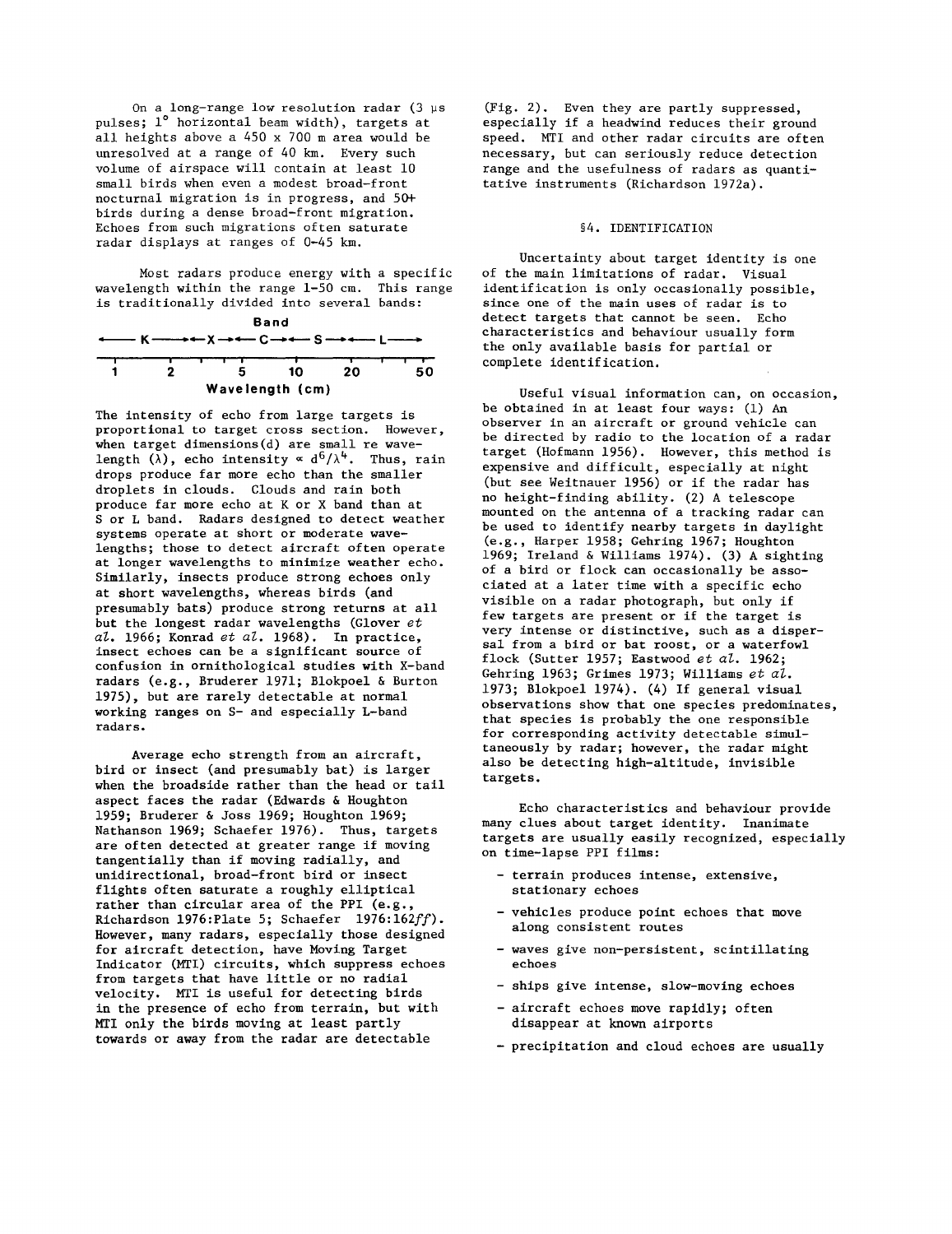extensive; often characteristic in shape; move slowly in a uniform direction

In contrast, birds, bats and insects produce point echoes, often weak, that move slowly in variable directions; when many are aloft, the point echoes merge into an extensive mass of echo at close range, but are resolved around the edges of the mass.

Bat echoes have been little studied, but seem generally similar to bird echoes. Bats fly almost exclusively at night, often too low to be detected by radar. When they leave large roosts, 'blossoming' echoes can appear on the PPI; such echoes recur nightly, can often be identified visually, and can provide useful data about bat activity (Grimes 1973; Williams *et al.* 1973; Ireland *et al. 1976).*  In much of North America, observations of silhouettes against the moon show bats to be much less numerous than nocturnal bird migrants, and thus an insignificant source of contamination during ornithological studies. With tracking radars, bats may be recognizable by their erratic paths and amplitude signatures (Bruderer 1969), but more study is needed.

Insects are detected primarily by shortwavelength radars (§3). In comparison with birds, echo intensities and airspeeds tend to be lower, and wingbeat rates (sometimes evident from amplitude signature if a tracking radar is used) tend to be higher. However, large insects and small birds can be difficult to distinguish, especially when only echo intensity (not track, speed or signature) is recordable (e.g. Blokpoel and Burton 1975). Schaefer (1976) discusses use of signatures to distinguish major groups of insects.

Birds can often be identified to major group from the behaviour of their echoes. Daily local movements of blackbirds, Starlings, gulls or waterfowl to and from roosts are very characteristic and amenable to visual verification. Migration departures from such roosts are also occasionally evident (e.g., Harper 1959; Richardson & Haight 1970). Migrating hawks are often recognizable by their tendency to fly at mid-day and to form lines of echoes (Gehring 1963; Houghton 1970; Richardson 1975). Sometimes a species or group is known to migrate in an unusual direction at a specific season, and corresponding echoes appear on radar (e.g., Richardson in press). Nocturnal, broad-front migrations of passerines are recognizable by the rapid appearance of immense numbers of weak, slow-moving echoes about  $\frac{1}{2}$  hr after sunset.

The detailed characteristics of individual echoes recordable on tracking radars provide further clues to identity. Airspeed, echo

intensity, wingbeat rate, and the temporal pattern of flapping and gliding are all potentially useful. However, for most of these variables there is both overlap among species and intra-specific variation (Bruderer *et al.* 1972; Emlen 1974; Vaughn 1974; Pennycuick 1975). Seemingly appropriate multivariate classification methods have not yet been applied to the identification problem. Another complication is that echo intensities and signatures become much more difficult or impossible to interpret when the target consists of more than one bird (Houghton 1969; Houghton & Blackwell 1972; Flock 1974).

In summary, reliable identification to species level is now rarely possible from echo behaviour or characteristics alone. Improvements are possible by making more use of the data contained in echo signatures, but physical differences among many species are so slight that their echoes will remain indistinguishable in the foreseeable future. Fortunately, species-level identification is not essential in some types of studies, since related species often behave similarly.

## §5. FUTURE OPPORTUNITIES

Foreseeable opportunities for expanded use of radars in wildlife studies are of two kinds: (1) use of standard methods and presently available radar equipment in circumstances where they are not now used, and (2) development of new methods and applications.

Several hundred medium- and high-power search radars (air traffic control, military, weather) suitable for ornithological studies are presently operating in North America. Locations of most can be found by reference to the FAA Air Traffic Service Fact Book, Macdonald (1971:22), Scholin (1977) and aeronautical maps, or by contacting the operating agencies (FAA, NOAA and USAF in the U.S.A.; MoT, AES and CAF in Canada). It is often possible to obtain biological data from such radars while they are being used for their normal purpose, or when they are not being used. Local and migratory movements of birds have been studied at only a small minority of these sites. These radars are suitable for studies of the patterns, routes and timing of bird movements. Such radars have also been used to study bat movements, but in most areas it is doubtful whether bats are sufficiently common or concentrated for search radar to be a useful technique.

Because bird migration is inherently a large-scale phenomenon, some aspects can only be understood if simultaneous observations are made over an area even larger than that covered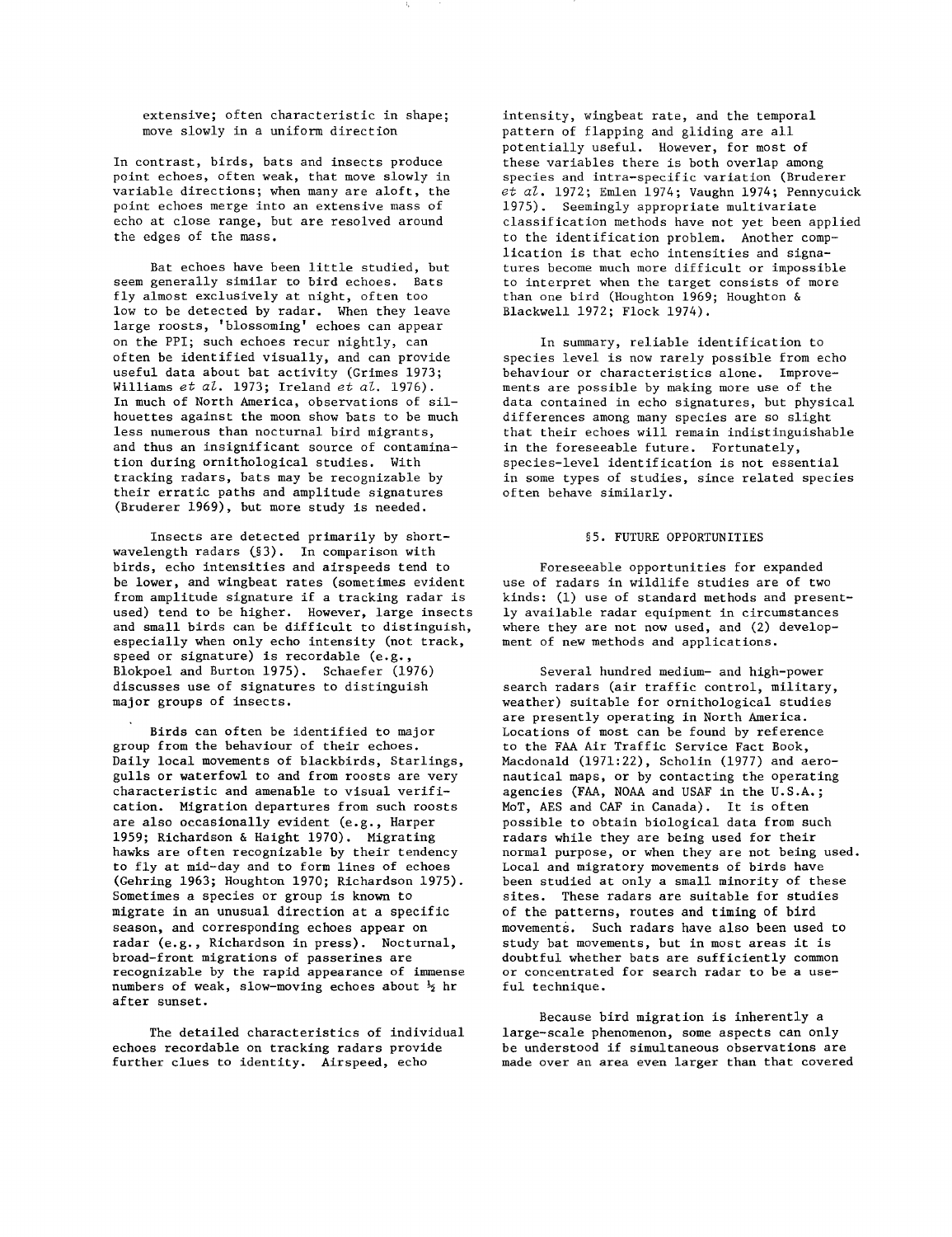by a long-range radar (Lowery & Newman 1966). Simultaneous studies at several radar sites are possible (Bellrose 1964; Richardson & Gunn 1971) but logistically difficult. Flock & Bellrose (1970) showed that several widelyseparated radars could be monitored successfully at an FAA Air Route Traffic Control Centre, and Beason (1978) used this capability to monitor six radars simultaneously over 4 migration seasons. However, radar data are now digitized before transmission to civil and military control centres. Although some bird echoes are digitized and transmitted (Richardson 1971, 1972b), a variable but often large fraction are suppressed by special radar circuitry or the digitizer. Thus, radar data from remote sites are now highly biased and unsuitable for quantitative studies (Richardson 1972a), and a valuable source of broad-scale data no longer exists.

The continuing development of procedures that suppress non-aircraft echoes from aircraft surveillance radars (Klass 1973; Brown & Nucci 1975; East 1975; Hartley-Smith 1975; Taylor & Brunins 1975) makes it increasingly difficult to obtain unprocessed and relatively unbiased radar signals even at the individual radar sites. However, advances in search radar design are not all detrimental for purposes of studying wildlife. Pulse compression techniques can be applied to improve range resolution without decreasing maximum range. Doppler discrimination techniques can be used to enhance detection of small moving objects. Moving target detectors can now be built to consider azimuthal as well as radial motion (Anon. 1975). These features are not available on most existing radars, but can be expected to become more widely used.

Small search radars generally have the advantages of high resolution, portability, absence of circuits that suppress biological targets, and sufficiently modest cost and maintenance requirements to permit full-time use in biological studies. Such radars have been used infrequently to date (Graber 1968; Schaefer 1976; Williams *et at.* 1976), but would be valuable for many applications in which high resolution and quantification are critical. Their portability can partially compensate for their short range.

Use of radars in studies of terrestrial (as opposed to airborne) animals has rarely been mentioned. Gulls and other moderate or large sized birds resting on runways and other smooth surfaces can be detected by airport surface detection (ASDE) radars (W.F. Inglefield, in Busnel & Giban 1965:135; Schaefer 1969; Gauthreaux 1976). ASDE radars are used at some major airports to assist in

controlling ground traffic, and might be useful in revealing bird hazards to aircraft, especially in poor visibility conditions. Personneldetection radars might be useful for detecting large mammals, especially at night, but such radars are not yet generally available and it is not clear what advantages they would have over other sensors. Side-looking airborne radars (SLAR) are potentially valuable for studies of animal habitat, especially when resolution is enhanced by synthetic aperture techniques (de Loor 1976), but to my knowledge SLAR has not proven useful for direct detection of animals.

To date few biologists have used tracking radars despite their unparalleled capabilities in studies of the flight behaviour and orientation of airborne animals. In the cases of insects and bats, the only tracking radar work has been methodological rather than biological. Accessibility is a major limitation, since most tracking radars are operated by the military at locations where missiles are launched. However, a few civil tracking radars are operated by NASA and for weather research. Military surplus trackers have been used to advantage (e.g., Schaefer 1968; Griffin 1973; Larkin *et at.* 1975; Able 1977), but these often suffer from maintenance difficulties and have minimal provisions for recording data. Also, modern monopulse trackers provide more precise positional and signature data than older 'conical scan' trackers (Barton 1964; Skolnik 1970).

Beams of recent 'phased array' radars are steered electronically rather than by physical movement of the antenna (Kahrilas 1976). This allows great flexibility in scanning pattern, and allows instantaneous repositioning of the beam. On some radars the latter feature, in conjunction with computer control, permits interleaved tracking of two or more targets. This capability could facilitate studies of the spacing of airborne animals *(cf.* Eastwood & Rider 1966; Bruderer 1971; Balcomb 1977) and their reactions to aircraft *(af.* Larkin *et at.* 1975). Phased-array radars have apparently not yet been used in biological studies.

In both biological and non-biological applications of radar, a main challenge is to find ways of recording and interpreting the large amount of potentially useful information contained in the echoes. Important advances are possible here. In search radar studies, numbers aloft are usually recorded by subjective examination of the PPI display or, less often, by laborious manual counting of echoes. Electronic counting methods have been developed (Clausen 1973; Hunt 1975-77) but in North America have been little used. Also, calibrated attenuation methods can be used to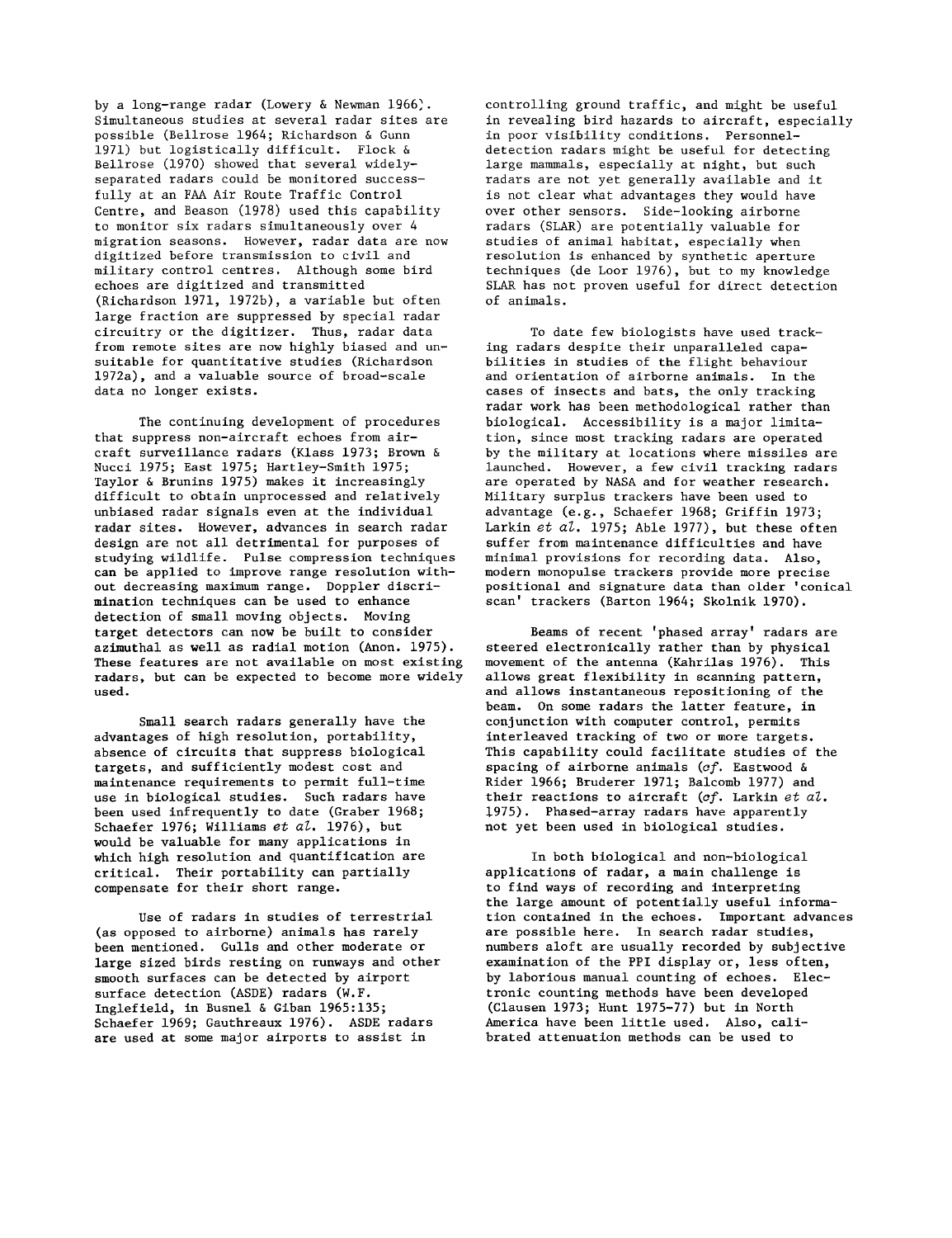record the echo amplitude information that is normally suppressed by the PPI (Gauthreaux 1970, 1974; Hunt 1973). Extraction of information about flight directions from PPI photographs could be greatly facilitated by electronic aids (e.g., X-Y digitizers) that are now readily available.

Some radars have provisions to digitize echo position and amplitude for on-line or offline computer processing. Such capabilities have rarely been used in biological studies, although several workers have made analogue tape recordings of radar signatures for subsequent digitization and computer analysis. Recent advances in electronics permit direct transfer of selected data from the receiver of any type of radar to a computer, at modest cost, even on radars not originally designed for such data acquisition (Larkin & Eisenberg 1978). Linkage of radars with computers can provide several advantages in wildlife studies: (1) More data can be made available with less need for time-consuming manual steps like photo interpretation. (2) Less distortion of data (e.g., echo amplitude) occurs, since analogue circuits and recorders with limited dynamic range or frequency response can be avoided. (3) Analysis of amplitude and Doppler signatures as clues to identity or flight behaviour is facilitated, since computation-intensive autocorrelation and spectrum analysis techniques are valuable in interpreting radar signatures. (4) Computer control of radar scanning or tracking pattern becomes a possibility on radars dedicated to wildlife studies. When item (4) becomes a reality, complex observation programs (e.g., Bruderer 1971) should be possible even when the radar is unattended.

## §6. LITERATURE CITED

- Able, K.P. 1977. The flight behaviour of individual passerine nocturnal migrants: a tracking radar study. Anim. Behav. 25: 924- 935.
- Alerstam, T. 1977. [How many Wood Pigeons *Cotumba patumbU8* leave south Sweden in  $autum?$  Var Fagelv. 36: 14-20. (Swedish, Eng. summary).
- Anonymous. 1965. us radar catalogue. Interavia 20: 59-62.
- 1975. New target detector sifts out clutter. Av. Wk. & Space Tech. (8 Sept.): 49-51.
- Balcomb, R. 1977. The grouping of nocturnal passerine migrants. Auk 94: 479-488.
- Barton, D.K. 1964. Radar system analysis. Prentice-Hall, Englewood Cliffs, N.J.
- -----. 1975. Real-world radar technology. pp. 1-22 *In:* IEEE 1975 Int. Radar Conf. IEEE, N.Y.
- Battan, L.J. 1973. Radar observation of the atmosphere. Univ. Chicago Press, Chicago.
- Beason, R.C. 1978. The influences of weather and topography on water bird migration in the southwestern United States. Oecologia 32: 153-169.
- Bellrose, F.C. 1964. Radar studies of waterfowl migration. Trans. N.Am. Wildl. Nat. Resour. Conf. 29: 128-143.
- Blokpoel, H. 1974. Migration of Lesser Snow and Blue Geese in spring across southern Manitoba. Part 1. Can. Wildl. Serv. Rep. Ser. 28, 29 p.
- 1976. Bird hazards to aircraft. Clarke, Irwin & Co., Toronto.
- Blokpoe1, H. & J. Burton. 1975. Weather and height of nocturnal migration in eastcentral Alberta: a radar study. Bird-Banding 46: 311-328.
- Brown, B.M. & G. Nucci. 1975. Evolution of primary radars for air traffic control. Interavia 30: 1287-1290.
- Bruderer, B. 1969. Zur Registrierung und Interpretation von Echosignaturen an einem 3-cm-Zie1verfolgungsradar. Orn. Beob. 66: 70-88.
- ---. 1971. Radarbeobachtungen über den Fruhlingszug im Schweizerischen Mittelland. Orn. Beob. *p8: 89-158.*
- ----, B. Jacquat & U. Bruckner. 1972. Zur Bestimmung von F1ugelschlagfrequenzen tagund nachtziehender Vogelarten mit Radar. Orn. Beob. 69: 189-206.
- & J. Joss. 1969. Methoden und Probleme der Bestimmung von Radarquerschnitten frei fliegender Vogel. Rev. Suisse Zool. 76: 1106-1118.
- --- & P. Steidinger. 1972. Methods of quantitative and qualitative analysis of bird migration with a tracking radar. pp. 151-167 *In:* NASA SP-262, Washington.
- Busnel, R.-G. & J. Giban (ed.). 1965. Le probleme des oiseaux sur les aerodromes. Inst. Nat. Rech. Agron., Paris.
- Clausen, P. 1973. Results and description of electronic counting of birds. 8th Mtg. Bird Strike Comm. Europe, Paris. Mimeo.
- de Loor, G.P. 1976. Radar methods. pp. 147- *186 In:* Remote censusing for environmental sciences. Springer-Verlag, Berlin.
- East, T.W.R. 1975. A family of solid state air traffic control radars. pp. 318-323 *In:*  IEEE 1975 Int. Radar Conf. IEEE, N.Y.
- Eastwood, E. 1967. Radar ornithology. Methuen, London.
- ----, G.A. Isted & G.C. Rider. 1962. Radar ring angels and the roosting behaviour of Starlings. Proc. Roy. Soc. B 156: 242-267. ----- & G.C. Rider. 1966. Grouping of
- nocturnal migrants. Nature 211: 1143-1146. Edwards, J. & E.W. Houghton. 1959. Radar
- echoing area polar diagrams of birds. Nature 184: 1059.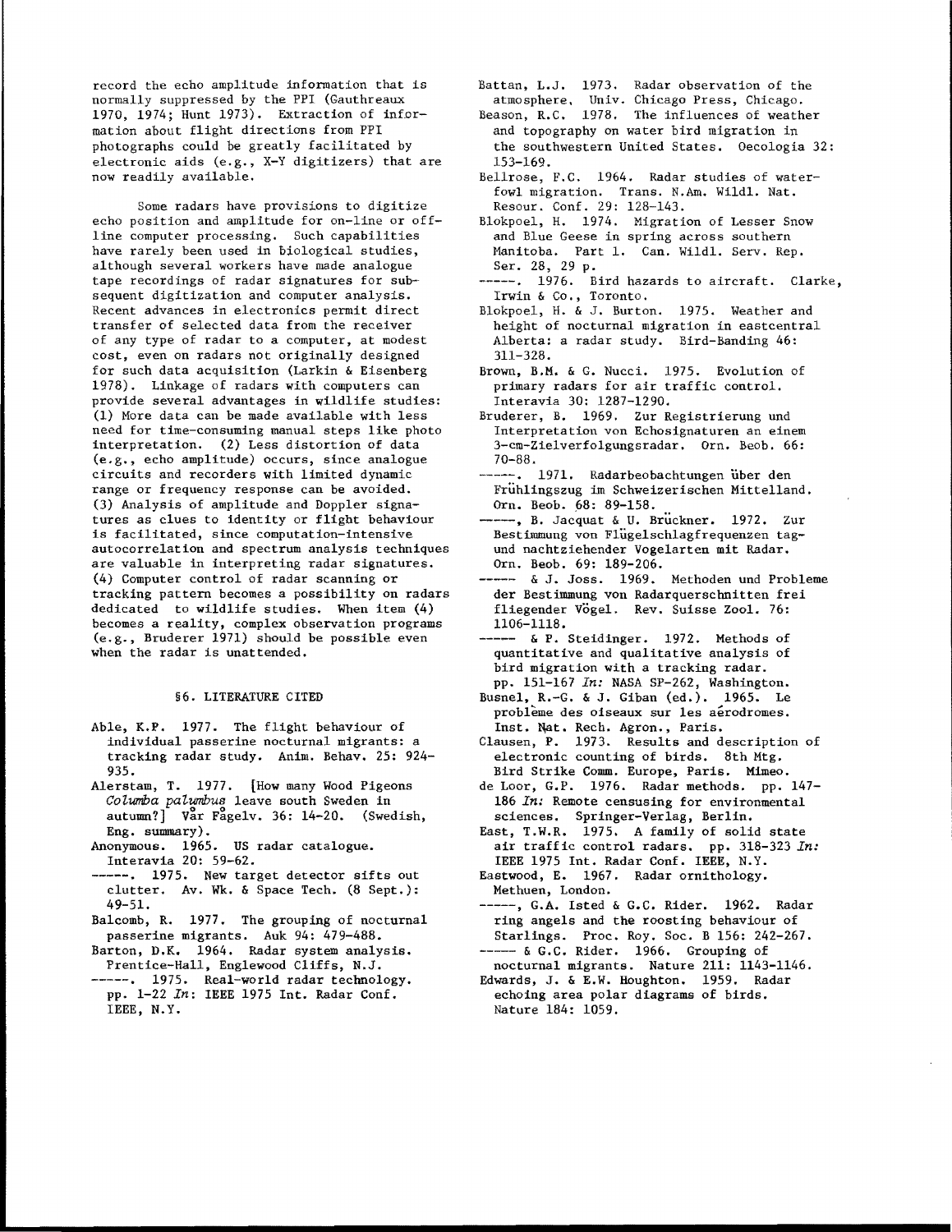- Emlen, S.T. 1974. Problems in identifying bird species by radar signature analyses: intra-specific variability. pp. 509-524 *In:*  Proc. Conf. Biol. Aspects Bird/Aircraft Collision Probl. Clemson Univ., S.C.
- ----- & N.J. Demong. 1978. Orientation strategies used by free-flying bird migrants: a radar tracking study. *In:* Proc. Symp. Anim. Migr., Orient. Homing. Springer Verlag, Berlin.
- Flock, W.L. 1974. The identification of birds by radar. pp. 429-442 *In:* Proc. Conf. Biol. Aspects Bird/Aircraft Collision
- Probl. Clemson Univ., S.C.<br>----- & F.C. Bellrose. 1970. A radar study of bird migration in the central United States. pp. 273-283 *In:* Proc. World Conf. Bird Hazards to Aircraft. Nat. Res. Counc. Can., Ottawa.
- ----- & J.L. Green. 1974. The detection and identification of birds in flight, using coherent and noncoherent radars. Proc. IEEE 62: 745-753.
- Gauthreaux, S.A., Jr. 1970. Weather radar quantification of bird migration. BioScience 20: 17-20.
- ----. 1974. The observation of birds with weather and airport surveillance radars. U.S. Air Force Weapons Lab. AFWL-TR-74-57, 50 p.
- -----. 1976. The role of radar in the avoidance of bird/aircraft collisions. pp. 179-190 *In:* Proc. Bird Hazards to Aircraft Training Seminar and Workshop. Clemson Univ., S.C.
- Gehring, W. 1963. Radar- und Feldbeobachtungen uber den Verlauf des Vogelzuges im Schweizerischen Mittelland: Der Tagzug im Herbst (1957-1961). Orn. Beob. 60: 35-68.
- -----. 1967. Analyse der Radarechos von Vogeln und Insekten. Orn. Beob. 64: 145-151.
- Glover, K.M., K.R. Hardy, T.G. Konrad, W.N. Sullivan & A.S. Michaels. 1966. Radar observations of insects in free flight. Science 154: 967-972.
- Graber, R.R. 1968. Nocturnal migration in Illinois--different points of view. Wilson Bull. 80: 36-71.
- ----- & S.S. Hassler. 1962. The effectiveness of aircraft-type (APS) radar in detecting birds. Wilson Bull. 74: 367-380.
- Green, J.L. & B.B. Balsley. 1974. Identification of flying birds using a Doppler radar. pp. 491-508 *In:* Proc. Conf. Biol. Aspects Bird/Aircraft Collision Probl. Clemson Univ., S.C.
- Griffin, D.R. 1973. Oriented bird migration in or between opaque cloud layers. Proc. Am. Philos. Soc. 117: 117-141.
- Grimes, L.G. 1973. The potential bird and bat hazards to aircraft in the vicinity of the international airport at Accra, Ghana. Ghana J. Sci. 13: 10-19.
- Harper, W.G. 1958. Detection of bird migration by centimetric radar - a cause of radar 'angels'. Proc. Roy. Soc. B 149: 484-502.
- -----. 1959. Roosting movements of birds and migration departures from roosts as seen by radar. Ibis 101: 201-208.
- Hartley-Smith, A. 1975. The design and performance of a modern surveillance radar system. pp. 306-311 *In:* IEEE 1975 Int. Radar Conf. IEEE, N.Y.
- Hofmann, H. 1956. Kiebitze auf dem Radarschirm. Orn. Beob. 53: 79-81.
- Houghton, E.W. 1969. Radar track of two crows. Roy. Radar Estab. Memo. 2483, 25 p.
- ---. 1970. Spring migration at Gibraltar. Roy. Radar Estab. Memo. 2593, 33 p.
- --- & F. Blackwell. 1972. Use of bird activity modulation waveforms in radar identification. Bird Strike Comm. Europe, Paris 1972, 31 p.
- Hunt, F.R. 1973. Bird density and the Plan<br>Position Indicator. ACBHA<sup>3</sup> Field Note 63, 14 p.
- 1975. Automatic radar equipment to determine bird strike probability. Part I. night-time passerine migration. ACBHA<sup>3</sup> Field Note 69, 24 p.
- ---. 1976. The probability of bird-aircraft collisions based on radar data.  $ACBHA<sup>3</sup>$ Field Note 74, 19 p.
- -----, 1977. Automatic radar equipment to determine bird strike probability.  ${}_{2}$ Part II. Migrating water-fowl flocks. ACBHA<sup>3</sup> Field Note 75, 18 p.
- ----- & H. Blokpoel. 1973. A bird height finding radar for air traffic control. A progress report. ERB-873, Radio Elect. Eng. Div., Nat. Res. Counc. Can., Ottawa. 15 p.
- Ireland, L.C. & T.C. Williams. 1974. Radar observations of bird migration over Bermuda. pp. 383-408 *In:* Proc. Conf. Biol. Aspects Bird/Aircraft Collision Probl. Clemson Univ., S.C.
- ., V.A. Harris, S.S. Ireland, T.C. Williams & J.M. Williams. 1976. Radar investigations of the bat hazard to high performance aircraft at Randolph AFB, Texas. U.S. Air Force Weapons Lab. AFWL-TR-75-l46, 61 p.
- Kahrilas, J.J. 1976. Electronic scanning radar systems (ESRS) design handbook. Artech House. 372 p.
- Klass, P.J. 1973. FAA to evaluate new air route radar. Av. Wk. & Space Tech. (15 Sept): 51-53.
- Konrad, T.G., J.J. Hicks & E.B. Dobson. 1968. Radar characteristics of birds in flight. Science 159: 274-280.

<sup>3</sup>Associate Committee on Bird Hazards to Aircraft, Nat. Res. Counc. Can., Ottawa.